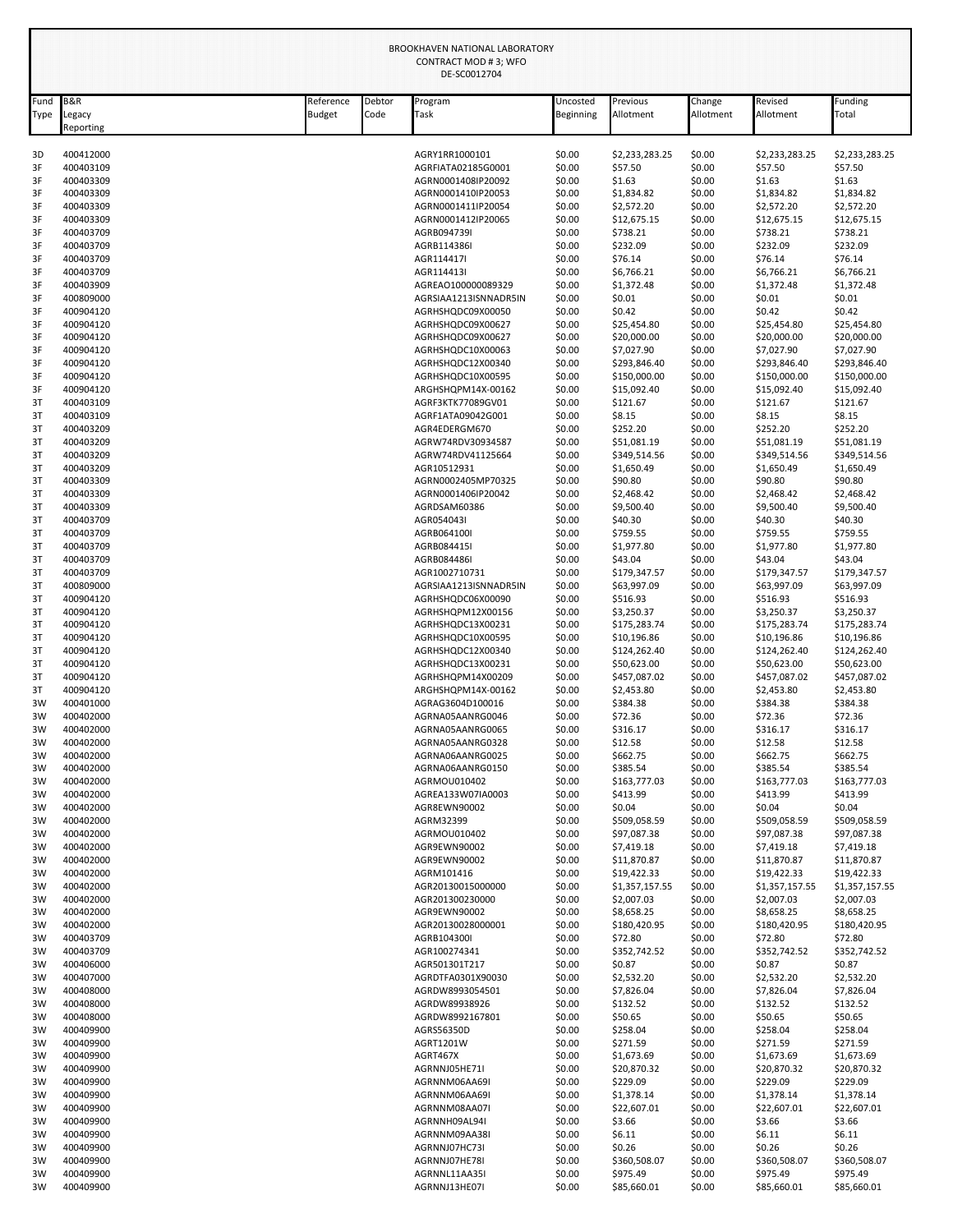| 3W | 400409900 | AGRNNJ12HA64I           | \$0.00 | \$612,007.12   | \$0.00       | \$612,007.12   | \$612,007.12   |
|----|-----------|-------------------------|--------|----------------|--------------|----------------|----------------|
| 3W | 400409900 | AGRNNG13WF87I           | \$0.00 | \$0.03         | \$0.00       | \$0.03         | \$0.03         |
| 3W | 400409900 | AGRNNJ12HA64I           | \$0.00 | \$2,305,825.24 | \$0.00       | \$2,305,825.24 | \$2,305,825.24 |
| 3W | 400409900 | AGRRPO201503-0001       | \$0.00 | \$38,834.95    | \$0.00       | \$38,834.95    | \$38,834.95    |
| 3W | 400410000 | AGRDMR0439199           | \$0.00 | \$2,193.60     | \$0.00       | \$2,193.60     | \$2,193.60     |
| 3W | 400412000 | AGRRWWN05BNL            | \$0.00 | \$527,491.57   | \$0.00       | \$527,491.57   | \$527,491.57   |
| 3W | 400412000 | AGRY1DA1029             | \$0.00 | \$108.32       | \$0.00       | \$108.32       | \$108.32       |
| 3W | 400412000 | AGRY1RR9004             | \$0.00 | \$16,355.37    | \$0.00       | \$16,355.37    | \$16,355.37    |
| 3W | 400412000 | AGRF32EB997320          | \$0.00 | \$11,278.07    | \$0.00       | \$11,278.07    | \$11,278.07    |
| 3W | 400412000 | AGRF32EB997320          | \$0.00 | \$50,054.00    | \$0.00       | \$50,054.00    | \$50,054.00    |
|    |           |                         |        |                |              |                |                |
| 3W | 400412000 | AGRY1RR110501           | \$0.00 | \$8,259,086.15 | \$0.00       | \$8,259,086.15 | \$8,259,086.15 |
| 3W | 400412000 | AGRY1GM120701           | \$0.00 | \$3,426,761.30 | \$0.00       | \$3,426,761.30 | \$3,426,761.30 |
| 3W | 400412000 | AGRY1AA3009             | \$0.00 | \$4,499.65     | \$0.00       | \$4,499.65     | \$4,499.65     |
| 3W | 400412000 | AGRY1GM0080             | \$0.00 | \$4,957.44     | \$0.00       | \$4,957.44     | \$4,957.44     |
| 3W | 400412000 | AGRR21EB012707          | \$0.00 | \$12,417.93    | \$0.00       | \$12,417.93    | \$12,417.93    |
| 3W | 400412000 | AGR12FED1204064         | \$0.00 | \$152,272.29   | \$0.00       | \$152,272.29   | \$152,272.29   |
| 3W | 400412000 | AGRAAA12001001          | \$0.00 | \$35,616.06    | \$0.00       | \$35,616.06    | \$35,616.06    |
| 3W | 400412000 | AGRAGM12002001          | \$0.00 | \$4,031,300.00 | \$0.00       | \$4,031,300.00 | \$4,031,300.00 |
|    |           |                         |        |                |              |                |                |
| 3W | 400412000 | AGRNIHGRANTS            | \$0.00 | \$1,557,110.75 | \$0.00       | \$1,557,110.75 | \$1,557,110.75 |
| 3W | 400412000 | AGRAGM12002001          | \$0.00 | \$3,283,360.00 | \$0.00       | \$3,283,360.00 | \$3,283,360.00 |
| 3W | 400412000 | AGRAAA12001002          | \$0.00 | \$202,441.53   | \$0.00       | \$202,441.53   | \$202,441.53   |
| 3W | 400412000 | AGRAGM12001001          | \$0.00 | \$106,124.03   | \$0.00       | \$106,124.03   | \$106,124.03   |
| 3W | 400412000 | AGRNIHGRANTS            | \$0.00 | \$828,632.00   | \$0.00       | \$828,632.00   | \$828,632.00   |
| 3W | 400412000 | AGRAGM12001001          | \$0.00 | \$425,298.00   | \$0.00       | \$425,298.00   | \$425,298.00   |
| 3W | 400412000 | AGRR21AI113565          | \$0.00 | \$386,184.86   | \$0.00       | \$386,184.86   | \$386,184.86   |
| 3W | 400412000 | AGRNRCHQ6014D0012       | \$0.00 | \$2,083,949.94 | \$0.00       | \$2,083,949.94 | \$2,083,949.94 |
| 3W | 400420000 | AGRW10080               | \$0.00 | \$10,071.02    | \$0.00       | \$10,071.02    | \$10,071.02    |
| 3W | 400801000 | AGRSIAA02NPMNA          | \$0.00 | \$6,056.02     | \$0.00       | \$6,056.02     | \$6,056.02     |
|    | 400801000 | AGRSIAA02NPMNA2         |        | \$2.00         |              | \$2.00         | \$2.00         |
| 3W |           |                         | \$0.00 | \$201,872.49   | \$0.00       |                |                |
| 3W | 400801000 | AGR05474                | \$0.00 |                | \$0.00       | \$201,872.49   | \$201,872.49   |
| 3W | 400801000 | AGRRWWFO                | \$0.00 | \$394,234.20   | \$0.00       | \$394,234.20   | \$394,234.20   |
| 3W | 400801000 | AGRSIAA02NPMNA4         | \$0.00 | \$1,373,415.68 | \$0.00       | \$1,373,415.68 | \$1,373,415.68 |
| 3W | 400801000 | AGRSIAA07ISNMNSA3       | \$0.00 | \$58,364.35    | \$0.00       | \$58,364.35    | \$58,364.35    |
| 3W | 400801000 | AGRSIAA08ISNMNSA3       | \$0.00 | \$409.71       | \$0.00       | \$409.71       | \$409.71       |
| 3W | 400801000 | AGRSIAA09ISNMNSA15      | \$0.00 | \$123,016.99   | \$0.00       | \$123,016.99   | \$123,016.99   |
| 3W | 400801000 | AGRSIAA10ISNMNSA12      | \$0.00 | \$61,986.07    | \$0.00       | \$61,986.07    | \$61,986.07    |
| 3W | 400801000 | AGRSIAA11ISNMNSA15      | \$0.00 | \$464,364.34   | \$0.00       | \$464,364.34   | \$464,364.34   |
| 3W | 400801000 | AGRSIAA10ISNMNSA12      | \$0.00 | \$6,200.00     | \$0.00       | \$6,200.00     | \$6,200.00     |
| 3W | 400801000 | AGRSIAA12ISNMNSA09      |        | \$936,544.94   |              | \$936,544.94   | \$936,544.94   |
|    |           |                         | \$0.00 |                | \$0.00       |                |                |
| 3W | 400801000 | AGRSIAA13ISNMNSA2       | \$0.00 | \$5,287,288.37 | \$0.00       | \$5,287,288.37 | \$5,287,288.37 |
| 3W | 400801000 | AGR1931CP14Y0001-140001 | \$0.00 | \$7,366,520.91 | \$0.00       | \$7,366,520.91 | \$7,366,520.91 |
| 3W | 400802000 | AGRSIAA03NPMNA4         | \$0.00 | \$8,200.00     | \$0.00       | \$8,200.00     | \$8,200.00     |
| 3W | 400802000 | AGRSIAA05NPPTR02        | \$0.00 | \$95.26        | \$0.00       | \$95.26        | \$95.26        |
| 3W | 400802000 | AGRSIAA06ISN            | \$0.00 | \$175.17       | \$0.00       | \$175.17       | \$175.17       |
| 3W | 400802000 | AGRSIAA07ISN            | \$0.00 | \$46.59        | \$0.00       | \$46.59        | \$46.59        |
| 3W | 400802000 | AGRSIAA08ISN            | \$0.00 | \$39.54        | \$0.00       | \$39.54        | \$39.54        |
| 3W | 400802000 | AGRSIAA10ISNCTR10       | \$0.00 | \$2,425.41     | \$0.00       | \$2,425.41     | \$2,425.41     |
| 3W | 400802000 | AGRSIAA12ISNCTR01       | \$0.00 | \$623.41       | \$0.00       | \$623.41       | \$623.41       |
| 3W | 400802000 | AGRSIAA10ISNCTR10       | \$0.00 | \$30,000.00    | \$0.00       | \$30,000.00    | \$30,000.00    |
|    |           |                         |        |                |              |                |                |
| 3W | 400802000 | AGR1931CM14Y0004-140001 | \$0.00 | \$151,337.06   | \$0.00       | \$151,337.06   | \$151,337.06   |
| 3W | 400809000 | AGRS-OES-10-IAA-0021    | \$0.00 | \$6.34         | \$0.00       | \$6.34         | \$6.34         |
| 3W | 400809000 | AGR13FINOGA023          | \$0.00 | \$28.44        | \$0.00       | \$28.44        | \$28.44        |
| 3W | 400809000 | AGRS-OES-09-IAA-0022    | \$0.00 | \$300.66       | \$0.00       | \$300.66       | \$300.66       |
| 3W | 400809000 | AGR14FINOGA0121         | \$0.00 | \$26,008.75    | \$0.00       | \$26,008.75    | \$26,008.75    |
| 3W | 400809000 | AGR14FINOGA0201         | \$0.00 | \$17.83        | \$0.00       | \$17.83        | \$17.83        |
| 3W | 400809000 | AGR14FINOGA0241         | \$0.00 | \$12,710.35    | \$0.00       | \$12,710.35    | \$12,710.35    |
| 3W | 400809000 | AGR1931BH13Y0002-0001   | \$0.00 | \$84,664.49    | \$0.00       | \$84,664.49    | \$84,664.49    |
| 3W | 400890000 | AGR065067A              | \$0.00 | \$851.70       | \$0.00       | \$851.70       | \$851.70       |
| 3W | 400890000 | AGR903717               | \$0.00 | \$43,756.46    | \$0.00       | \$43,756.46    | \$43,756.46    |
| 3W | 400890000 | AGRS03717               | \$0.00 | \$166.79       | \$0.00       | \$166.79       | \$166.79       |
|    |           |                         |        |                |              |                |                |
| 3W | 400890000 | AGRSOES10IAA0024        | \$0.00 | \$9,911.14     | \$0.00       | \$9,911.14     | \$9,911.14     |
| 3W | 400890000 | AGR017316               | \$0.00 | \$83,084.91    | \$0.00       | \$83,084.91    | \$83,084.91    |
| 3W | 400904120 | AGRHSHQPM14X00008       | \$0.00 | \$81,442.48    | \$0.00       | \$81,442.48    | \$81,442.48    |
| 3W | 401001020 | 189J2992                | \$0.00 | \$0.01         | \$0.00       | \$0.01         | \$0.01         |
| 3W | 401001020 | 189J4140                | \$0.00 | \$3,429.21     | \$0.00       | \$3,429.21     | \$3,429.21     |
| 3W | 401001020 | 189J4277                | \$0.00 | \$811.27       | \$0.00       | \$811.27       | \$811.27       |
| 3W | 401001020 | 189QBC02                | \$0.00 | \$4,450.13     | \$0.00       | \$4,450.13     | \$4,450.13     |
| 3W | 401001020 | 189QBD02                | \$0.00 | \$119,268.83   | \$0.00       | \$119,268.83   | \$119,268.83   |
| 3W | 401001020 | 189QBE02                | \$0.00 | \$1,335.80     | \$0.00       | \$1,335.80     | \$1,335.80     |
| 3W | 401001020 | 189Q4231                | \$0.00 | \$23,182.34    | \$0.00       | \$23,182.34    | \$23,182.34    |
| 3W | 401001020 | 189QBI02                | \$0.00 | \$74,318.72    | \$0.00       | \$74,318.72    | \$74,318.72    |
|    |           |                         |        |                |              |                |                |
| 3W | 401001020 | 189QBC02                | \$0.00 | \$101,941.75   | \$0.00       | \$101,941.75   | \$101,941.75   |
| 3W | 401001020 | 189QBD02                | \$0.00 | \$73,786.42    | \$0.00       | \$73,786.42    | \$73,786.42    |
| 3W | 401001020 | 189QBV02                | \$0.00 | \$9,993.07     | \$0.00       | \$9,993.07     | \$9,993.07     |
| 3W | 401001020 | 189QBJ13                | \$0.00 | \$49.56        | \$0.00       | \$49.56        | \$49.56        |
| 3W | 401001020 | AGRNRCHQ2514D0002       | \$0.00 | \$404,167.68   | \$0.00       | \$404,167.68   | \$404,167.68   |
| 3W |           |                         | \$0.00 | \$58,252.43    | \$0.00       | \$58,252.43    | \$58,252.43    |
|    | 401001020 | 189QBI02                |        |                |              |                |                |
| 3W | 401001020 | 189QBE02                | \$0.00 | \$14,563.11    | \$0.00       | \$14,563.11    | \$14,563.11    |
|    |           |                         |        |                |              |                |                |
| 3W | 401001020 | AGRNRCHQ2514D0002       | \$0.00 | \$0.00         | \$436,893.20 | \$436,893.20   | \$436,893.20   |
| 3W | 401001060 | 189L2590                | \$0.00 | \$133.81       | \$0.00       | \$133.81       | \$133.81       |
| 3W | 401001060 | 189W6139                | \$0.00 | \$0.01         | \$0.00       | \$0.01         | \$0.01         |
| 3W | 401001060 | 189Y6833                | \$0.00 | \$145.88       | \$0.00       | \$145.88       | \$145.88       |
| 3W | 401001060 | 189N6112                | \$0.00 | \$0.02         | \$0.00       | \$0.02         | \$0.02         |
| 3W | 401001060 | 189N6876                | \$0.00 | \$2,475.79     | \$0.00       | \$2,475.79     | \$2,475.79     |
| 3W | 401001060 | 189N6859                | \$0.00 | \$11,605.82    | \$0.00       | \$11,605.82    | \$11,605.82    |
| 3W | 401001060 | 189N6760                | \$0.00 | \$96.23        | \$0.00       | \$96.23        | \$96.23        |
| 3W | 401001060 | 189N6998                | \$0.00 | \$197.49       | \$0.00       | \$197.49       | \$197.49       |
| 3W | 401001060 | 189V6045                | \$0.00 | \$167.02       | \$0.00       | \$167.02       | \$167.02       |